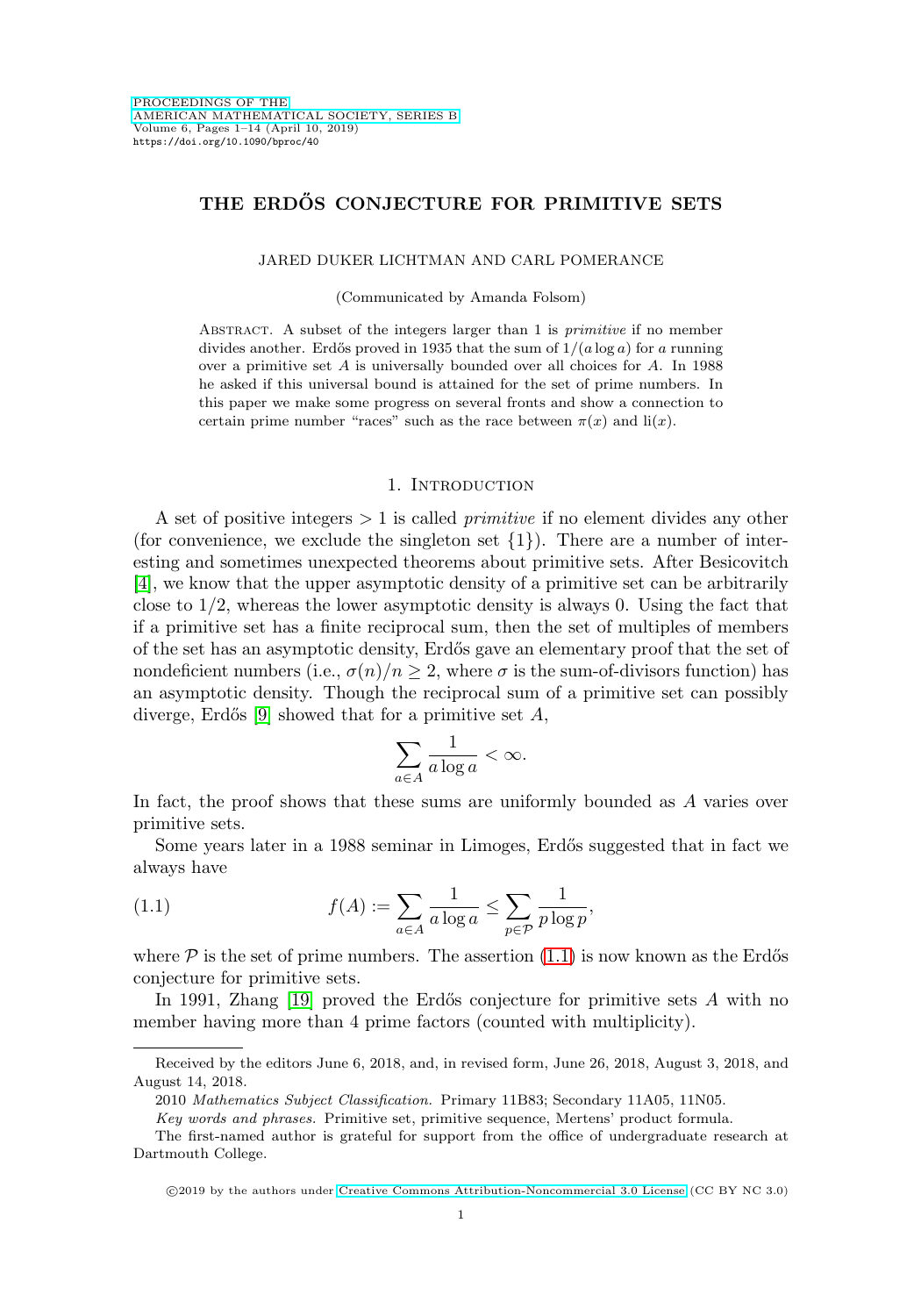After Cohen [\[6\]](#page-12-2), we have

<span id="page-1-4"></span>(1.2) 
$$
C := \sum_{p \in \mathcal{P}} \frac{1}{p \log p} = 1.63661632336\dots,
$$

the sum over primes in  $(1.1)$ . Using the original Erdős argument in [\[9\]](#page-12-1), Erdős and Zhang showed that  $f(A) < 2.89$  for a primitive set A, which was later improved by Robin to 2.77. These unpublished estimates are reported in  $[11]$  by Erdős– Zhang, who used another method to show that  $f(A) < 1.84$ . Shortly after, Clark [\[5\]](#page-12-3) claimed that  $f(A) \leq e^{\gamma} = 1.781072...$  However, his brief argument appears to be incomplete.

Our principal results are the following.

<span id="page-1-2"></span>**Theorem 1.1.** For any primitive set A we have  $f(A) < e^{\gamma}$ .

<span id="page-1-0"></span>**Theorem 1.2.** For any primitive set A with no element divisible by 8, we have  $f(A) < C + 2.37 \times 10^{-7}$ .

Say a prime  $p$  is *Erdős strong* if for any primitive set  $A$  with the property that each element of A has the same least prime factor p, we have  $f(A) \leq 1/(p \log p)$ . We conjecture that every prime is Erdős strong. Note that the Erdős conjecture  $(1.1)$  would immediately follow, though it is not clear that the Erdős conjecture implies our conjecture. Just proving our conjecture for the case of  $p = 2$  would give the inequality in Theorem [1.2](#page-1-0) for all primitive sets A. Currently the best we can do for a primitive set A of even numbers is that  $f(A) < e^{\gamma}/2$ ; see Proposition [2.1](#page-2-0) below.

For part of the next result, we assume the Riemann Hypothesis (RH) and the Linear Independence Hypothesis (LI), which asserts that the sequence of numbers  $\gamma_n > 0$  such that  $\zeta(\frac{1}{2} + i\gamma_n) = 0$  is linearly independent over  $\mathbb{Q}$ .

<span id="page-1-3"></span>**Theorem 1.3.** Unconditionally, all of the odd primes among the first  $10^8$  primes are Erdős strong. Assuming RH and LI, the Erdős strong primes have relative lower logarithmic density  $> 0.995$ .

The proof depends strongly on a recent result of Lamzouri [\[13\]](#page-13-2), who was interested in the "Mertens race" between  $\prod_{p\leq x}(1-1/p)$  and  $1/(e^{\gamma}\log x)$ .

For a primitive set A, let  $\mathcal{P}(A)$  denote the support of A, i.e., the set of prime numbers that divide some member of A. It is clear that the Erdős conjecture  $(1.1)$ is equivalent to the same assertion where the prime sum is over  $\mathcal{P}(A)$ .

<span id="page-1-1"></span>**Theorem 1.4.** If A is a primitive set with  $\mathcal{P}(A) \subset [3, \exp(10^6)]$ , then

$$
f(A) \le \sum_{p \in \mathcal{P}(A)} \frac{1}{p \log p}.
$$

If some primitive set A of odd numbers exists with  $f(A) > \sum_{p \in \mathcal{P}(A)} 1/(p \log p)$ , Theorem [1.4](#page-1-1) suggests that it will be very difficult indeed to give a concrete example!

For a positive integer n, let  $\Omega(n)$  denote the number of prime factors of n counted with multiplicity. Let  $\mathbb{N}_k$  denote the set of integers n with  $\Omega(n) = k$ . Zhang [\[20\]](#page-13-3) proved a result that implies  $f(\mathbb{N}_k) < f(\mathbb{N}_1)$  for each  $k \geq 2$ , so that the Erdős conjecture holds for the primitive sets  $\mathbb{N}_k$ . More recently, Banks and Martin [\[2\]](#page-12-4) conjectured that  $f(\mathbb{N}_1) > f(\mathbb{N}_2) > f(\mathbb{N}_3) > \cdots$ . The inequality  $f(\mathbb{N}_2) > f(\mathbb{N}_3)$ was just established by Bayless, Kinlaw, and Klyve [\[3\]](#page-12-5). We prove the following result.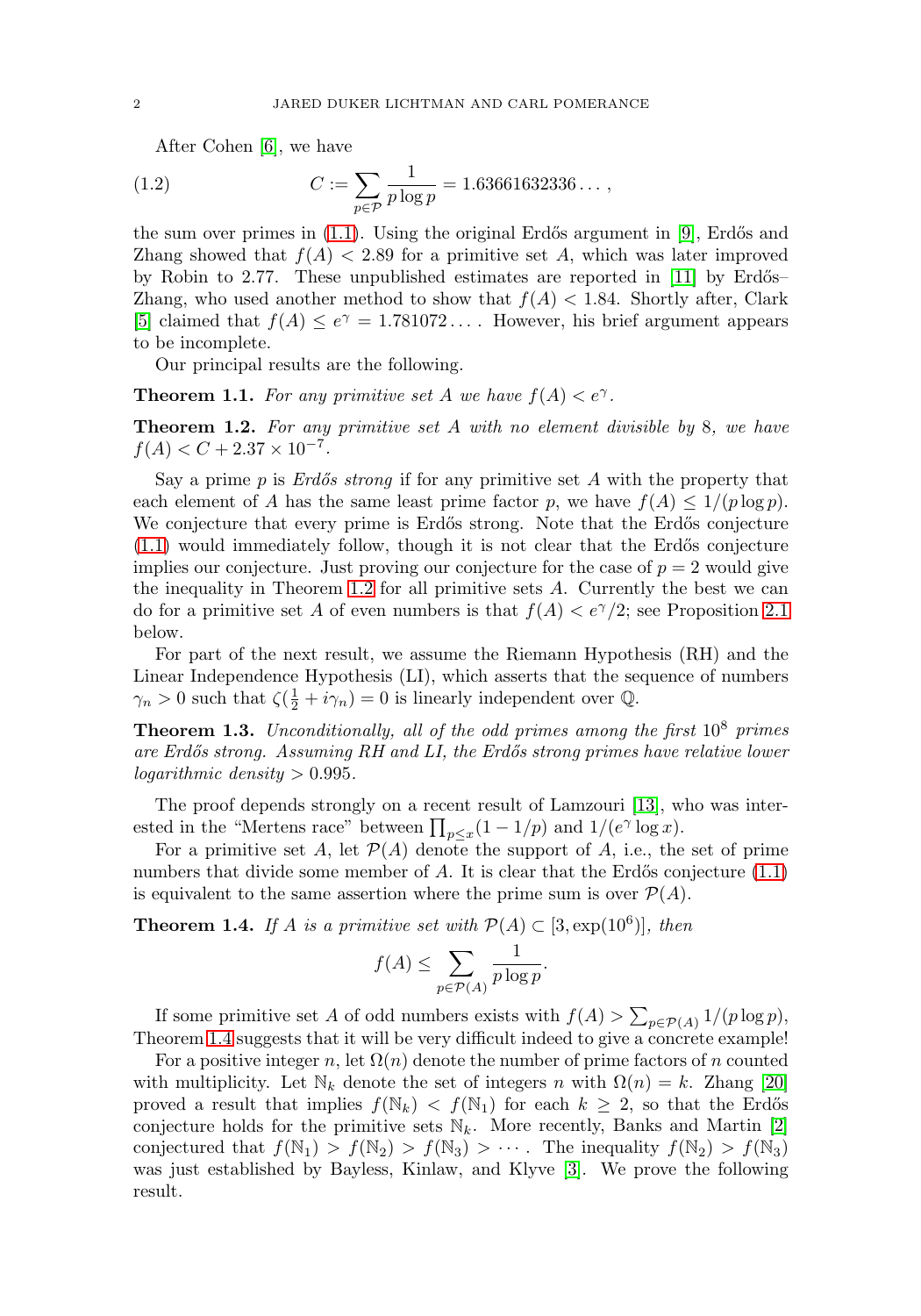<span id="page-2-3"></span>**Theorem 1.5.** There is a positive constant c such that  $f(\mathbb{N}_k) \ge c$  for all k.

We let the letters  $p, q, r$  represent primes. In addition, we let  $p_n$  represent the *n*th prime. For an integer  $a > 1$ , we let  $P(a)$  and  $p(a)$  denote the largest and smallest prime factors of a. Modifying the notation introduced in [\[11\]](#page-13-1), for a primitive set  $A$ let

$$
A_p = \{a \in A : p(a) \ge p\},\,
$$
  
\n
$$
A'_p = \{a \in A : p(a) = p\},\,
$$
  
\n
$$
A''_p = \{a/p : a \in A'_p\}.
$$

We let  $f(a) = 1/(a \log a)$ , and so  $f(A) = \sum_{a \in A} f(a)$ . In this language, Zhang's full result [\[20\]](#page-13-3) states that  $f((\mathbb{N}_k)'_p) \leq f(p)$  for all primes  $p, k \geq 1$ . We also let

$$
g(a) = \frac{1}{a} \prod_{p < P(a)} \left( 1 - \frac{1}{p} \right), \qquad h(a) = \frac{1}{a \log P(a)},
$$

with  $g(A) = \sum_{a \in A} g(a)$  and  $h(A) = \sum_{a \in A} h(a)$ .

## 2. THE ERDOS APPROACH

In this section we will prove Theorem [1.1.](#page-1-2) We begin with an argument inspired by the original  $1935$  paper of Erdős [\[9\]](#page-12-1).

<span id="page-2-0"></span>**Proposition 2.1.** For any primitive set A, if  $q \notin A$ , then

$$
f(A'_q) < e^\gamma g(q) = \frac{e^\gamma}{q} \prod_{p < q} \left( 1 - \frac{1}{p} \right).
$$

*Proof.* For each  $a \in A'_q$ , let  $S_a = \{ba : p(b) \geq P(a)\}\$ . Note that  $S_a$  has asymptotic density  $g(a)$ . Since  $A'_q$  is primitive, we see that the sets  $S_a$  are pairwise disjoint. Further, the union of the sets  $S_a$  is contained in the set of all natural numbers m with  $p(m) = q$ , which has asymptotic density  $q(q)$ . Thus, the sum of densities for each  $S_a$  is dominated by  $g(q)$ , that is,

<span id="page-2-1"></span>(2.1) 
$$
g(A'_q) = \sum_{a \in A'_q} g(a) \le g(q).
$$

By Theorem 7 in [\[17\]](#page-13-4), we have for  $x \ge 285$ ,

<span id="page-2-2"></span>(2.2) 
$$
\prod_{p\leq x}\left(1-\frac{1}{p}\right) > \frac{1}{e^{\gamma}\log(2x)},
$$

which may be extended to all  $x \geq 1$  by a calculation. Thus, since each  $a \in A'_q$  is composite,

$$
g(a) = \frac{1}{a} \prod_{p < P(a)} \left( 1 - \frac{1}{p} \right) > \frac{e^{-\gamma}}{a \log \left( 2P(a) \right)} \ge \frac{e^{-\gamma}}{a \log a} = e^{-\gamma} f(a).
$$

Hence by  $(2.1)$ ,

$$
f(A'_q)/e^{\gamma} < g(A'_q) \le g(q).
$$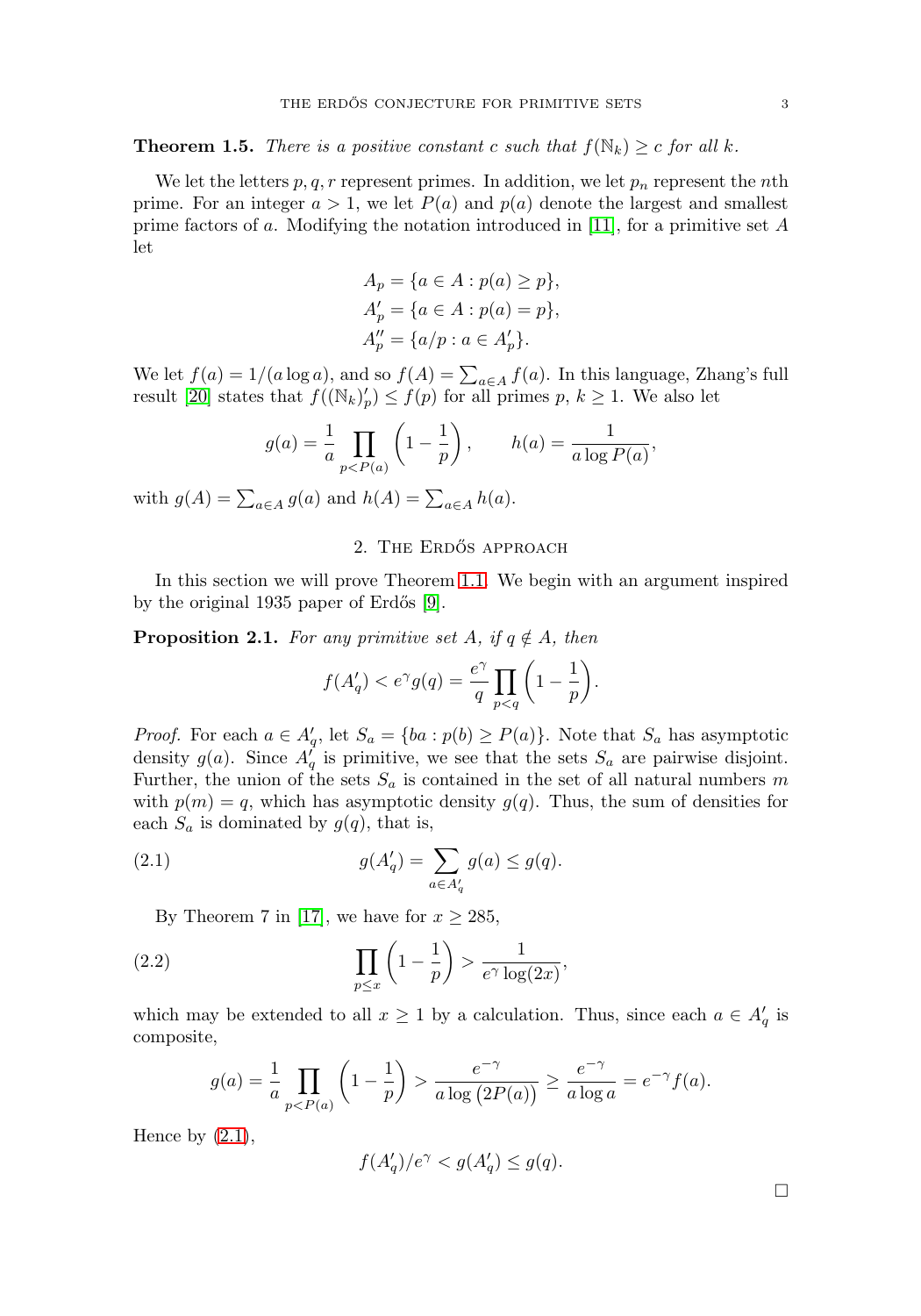Remark 2.2. Let  $\sigma$  denote the sum-of-divisors function, and let A be the set of n with  $\sigma(n)/n \geq 2$  and  $\sigma(d)/d < 2$  for all proper divisors d of n, the set of primitive nondeficient numbers. Then an appropriate analog of  $g(A)$  gives the density of nondeficient numbers recently shown in [\[12\]](#page-13-5) to lie in the tight interval (0.2476171, 0.2476475). In [\[14\]](#page-13-6), an analog of Proposition [2.1](#page-2-0) is a key ingredient for sharp bounds on the reciprocal sum of the primitive nondeficient numbers.

Remark 2.3. We have  $q(\mathcal{P}) = 1$ . Indeed, it is easy to see by induction over primes r that

$$
\sum_{p \le r} g(p) = \sum_{p \le r} \frac{1}{p} \prod_{q < p} \left( 1 - \frac{1}{q} \right) = 1 - \prod_{p \le r} \left( 1 - \frac{1}{p} \right).
$$

Letting  $r \to \infty$  we get that  $q(\mathcal{P}) = 1$ . There is also a holistic way of seeing this. Since  $q(p)$  is the density of the set of integers with least prime factor p, it would make sense that  $q(\mathcal{P})$  is the density of the set of integers which have a least prime factor, and this density is 1. To make this rigorous, one notes that the density of the set of integers whose least prime factor is  $>y$  tends to 0 as  $y \to \infty$ . As a consequence of  $g(\mathcal{P})=1$ , we have

<span id="page-3-1"></span>(2.3) 
$$
\sum_{p>2} g(p) = \frac{1}{2},
$$

an identity we will find to be useful.

For a primitive set A, let

$$
A^k = \{ a \in A : 2^k || a \}, \qquad B^k = \{ a/2^k : a \in A^k \}.
$$

The next result will help us prove Theorem [1.1.](#page-1-2)

<span id="page-3-0"></span>**Lemma 2.4.** For a primitive set A, let  $k \geq 1$  be such that  $2^k \notin A$ . Then we have

$$
f(A^k) < \frac{e^\gamma}{2^k} \sum_{\substack{p \notin A \\ p > 2}} g(p).
$$

*Proof.* The hypothesis  $2^k \notin A$  implies that  $1 \notin B^k$ , so that  $B^k$  is a primitive set. If  $2^k p \notin A$  for a prime  $p > 2$ , then  $(B^k)'_p$  is a primitive set of odd composite numbers, so by Proposition [2.1,](#page-2-0)  $f((B^k)'_p) < e^{\gamma}g(p)$ .

Now if  $2^k p \in A$  for some odd prime p, then  $(B^k)'_p = \{p\}$ , and note that  $p \notin A$ by primitivity. We have  $f(2^k p) < 2^{-k} e^{\gamma} g(p)$  since

$$
\frac{1}{2^k p \log(2^k p)} \le \frac{1}{2^k p \log(2p)} < \frac{e^\gamma}{2^k} g(p),
$$

which follows from [\(2.2\)](#page-2-2). Since  $(B^k)'_p \neq \emptyset$  implies  $p \notin A$ , we have

$$
f(A^{k}) = \sum_{\substack{p \notin A \\ p>2}} f(2^{k} \cdot (B^{k})'_{p}) \le \sum_{\substack{p \in B^{k}, p \notin A \\ p>2}} f(2^{k}p) + 2^{-k} \sum_{\substack{p \notin B^{k}, p \notin A \\ p>2}} f((B^{k})'_{p})
$$
  

$$
< \frac{e^{\gamma}}{2^{k}} \sum_{\substack{p \notin A \\ p>2}} g(p).
$$

 $\Box$ 

With Lemma [2.4](#page-3-0) in hand, we prove  $f(A) < e^{\gamma}$ .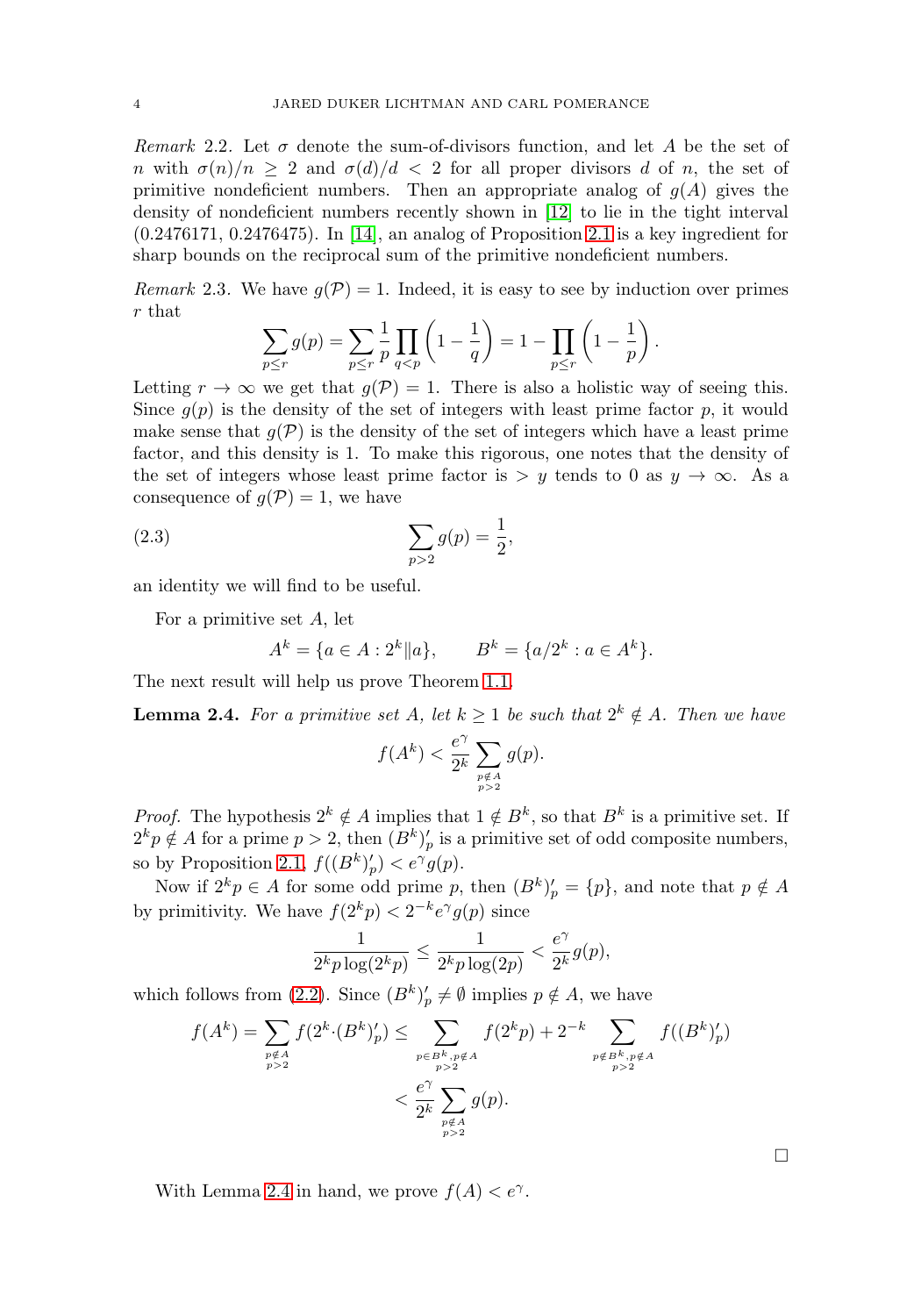*Proof of Theorem [1.1](#page-1-2).* From Erdős–Zhang [\[11\]](#page-13-1), we have that  $f(A_3) < 0.92$ . If  $2 \in A$ , then  $A'_2 = \{2\}$ , so that  $f(A) = f(A_3) + f(A'_2) < 0.92 + 1/(2 \log 2) < e^{\gamma}$ . Hence we may assume that  $2 \notin A$ . If A contains every odd prime, then  $A'_2$  consists of at most one power of 2, and the calculation just concluded shows we may assume this is not the case. Hence there is at least one odd prime  $p_0 \notin A$ . By Proposition [2.1,](#page-2-0) we have

<span id="page-4-0"></span>
$$
(2.4)
$$

$$
f(A)=\sum_p f(A'_p)=\sum_{p\in A} f(p)+\sum_{p\not\in A} f(A'_p)<\sum_{p\in A} f(p)+e^\gamma\sum_{p\not\in A} g(p)+f(A'_2).
$$

First suppose A contains no powers of 2. Then by Lemma [2.4,](#page-3-0)

$$
f(A_2') = \sum_{k \ge 1} f(A^k) < \sum_{k \ge 1} \frac{e^{\gamma}}{2^k} \sum_{\substack{p \notin A \\ p > 2}} g(p) = e^{\gamma} \sum_{\substack{p \notin A \\ p > 2}} g(p).
$$

Substituting into  $(2.4)$ , we conclude, using  $(2.3)$ , that

<span id="page-4-1"></span>(2.5) 
$$
f(A) < \sum_{p \in A} f(p) + 2e^{\gamma} \sum_{\substack{p \notin A \\ p > 2}} g(p) \le 2e^{\gamma} \sum_{p > 2} g(p) = e^{\gamma}.
$$

For the last inequality in  $(2.5)$  we used that for every prime p,

<span id="page-4-2"></span>
$$
\frac{f(p)}{e^{\gamma}g(p)} < 1.082,
$$

which follows after a short calculation using [\[17,](#page-13-4) Theorem 7].

Now if  $2^K \in A$  for some positive integer K, then K is unique and  $K \geq 2$ . Also  $A^K = \{2^K\}$  and  $A^k = \emptyset$  for all  $k > K$ , so again by Lemma [2.4,](#page-3-0)

$$
f(A_2') = \sum_{k=1}^K f(A^k) < f(2^K) + \sum_{k=1}^{K-1} \frac{e^\gamma}{2^k} \sum_{\substack{p \notin A \\ p > 2}} g(p) = f(2^K) + (1 - 2^{1-K})e^\gamma \sum_{\substack{p \notin A \\ p > 2}} g(p).
$$

Substituting into [\(2.4\)](#page-4-0) gives

$$
f(A) < \sum_{p \in A} f(p) + f(2^K) + (2 - 2^{1-K})e^{\gamma} \sum_{\substack{p \notin A \\ p > 2}} g(p) \le f(2^K) + (2 - 2^{1-K})e^{\gamma} \sum_{p > 2} g(p)
$$
  
(2.7) 
$$
\le f(2^K) + (1 - 2^{-K})e^{\gamma} < e^{\gamma},
$$

<span id="page-4-4"></span>using identity [\(2.3\)](#page-3-1), inequality [\(2.6\)](#page-4-2), and  $f(2^K) < 2^{-K}e^{\gamma}$ . This completes the  $\Box$  $\Box$ 

#### 3. Mertens primes

In this section we will prove Theorems [1.3](#page-1-3) and [1.4.](#page-1-1) Note that by Mertens' theorem,

$$
\prod_{p
$$

where  $\gamma$  is Euler's constant. We say a prime q is Mertens if

<span id="page-4-3"></span>(3.1) 
$$
e^{\gamma} \prod_{p < q} \left(1 - \frac{1}{p}\right) \le \frac{1}{\log q}
$$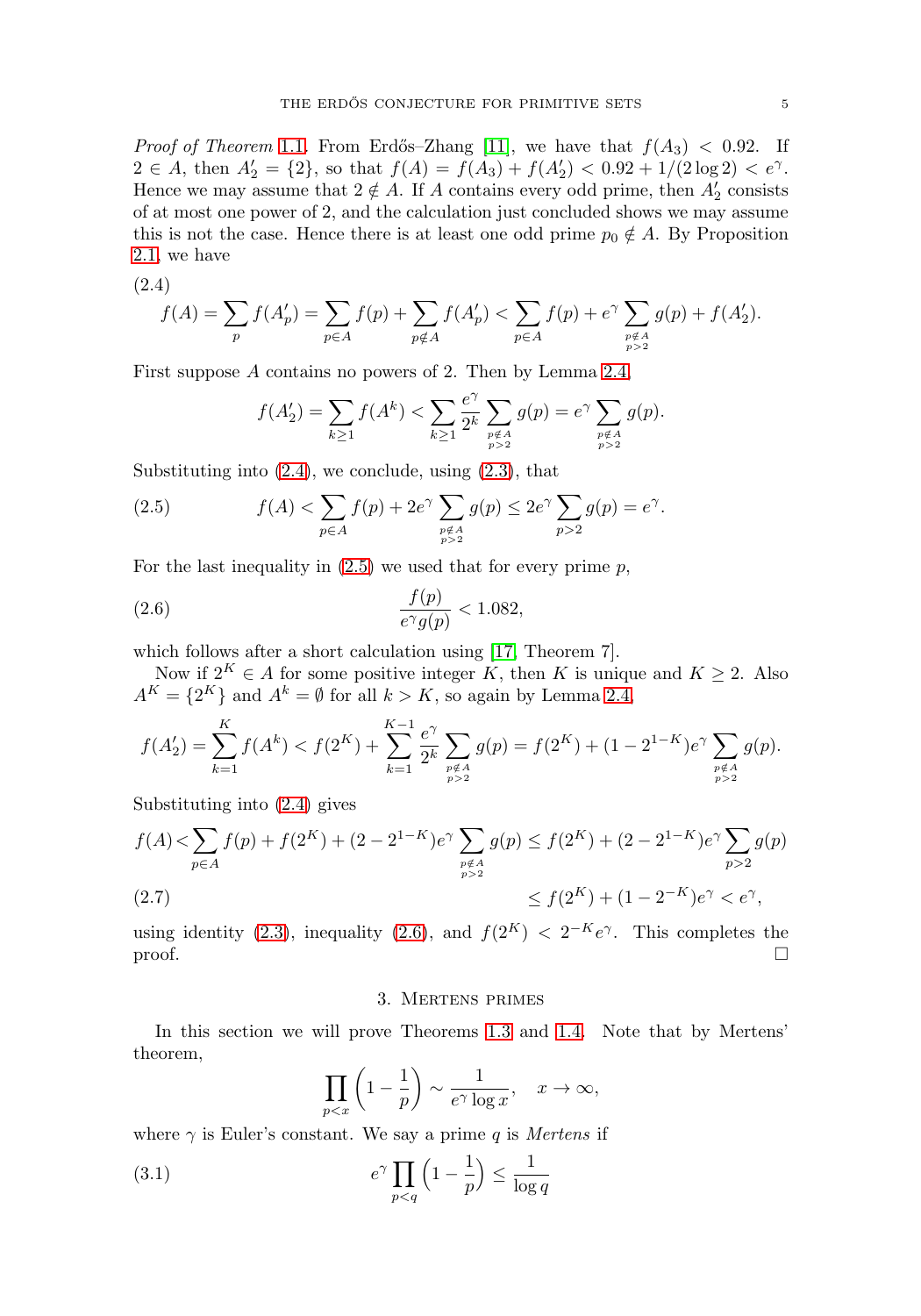and let  $\mathcal{P}^{\text{Mert}}$  denote the set of Mertens primes. We are interested in Mertens primes because of the following consequence of Proposition [2.1,](#page-2-0) which shows that every Mertens prime is Erdős strong.

<span id="page-5-1"></span>**Corollary 3.1.** Let A be a primitive set. If  $q \in \mathcal{P}^{\text{Mert}}$ , then  $f(A'_q) \leq f(q)$ . Hence if  $A'_q \,\subset \{q\}$  for all  $q \notin \mathcal{P}^{\text{Mert}}$ , then A satisfies the Erdős conjecture.

*Proof.* By Proposition [2.1](#page-2-0) we have  $f(A'_q) \leq \max\{e^{\gamma}g(q), f(q)\}\$ . If  $q \in \mathcal{P}^{\text{Mert}}$ , then

$$
e^{\gamma}g(q) = \frac{e^{\gamma}}{q} \prod_{p < q} \left(1 - \frac{1}{p}\right) \le \frac{1}{q \log q} = f(q),
$$
  
so  $f(A'_q) \le f(q)$ .

Now, one would hope that the Mertens inequality  $(3.1)$  holds for all primes q. However, [\(3.1\)](#page-4-3) fails for  $q = 2$  since  $e^{\gamma} > 1/\log 2$ . Nevertheless, we have computed that q is indeed a Mertens prime for all  $2 < q \le p_{10^8} = 2,038,074,743$ , thus proving the unconditional part of Theorem [1.3.](#page-1-3)

3.1. **Proof of Theorem [1.3.](#page-1-3)** To complete the proof, we use a result of Lamzouri [\[13\]](#page-13-2) relating the Mertens inequality to the race between  $\pi(x)$  and li(x), studied by Rubinstein and Sarnak [\[18\]](#page-13-7). Under the assumption of RH and LI, he proved that the set  $N$  of real numbers x satisfying

$$
e^{\gamma} \prod_{p \le x} \left( 1 - \frac{1}{p} \right) > \frac{1}{\log x}
$$

has logarithmic density  $\delta(\mathcal{N})$  equal to the logarithmic density of numbers x with  $\pi(x) > \text{li}(x)$ , and in particular

(3.2) 
$$
\delta(\mathcal{N}) = \lim_{x \to \infty} \frac{1}{\log x} \int_{t \in \mathcal{N} \cap [2, x]} \frac{dt}{t} = 0.00000026 \dots
$$

We note that if a prime  $p = p_n \in \mathcal{N}$ , then for  $p' = p_{n+1}$  we have  $[p, p') \subset \mathcal{N}$ because the prime product on the left-hand side is constant on  $(p, p')$ , while  $1/\log x$ is decreasing for  $x \in [p, p')$ .

The set of primes  $\mathcal{Q}$  in N is precisely the set of non-Mertens primes, so  $\mathcal{Q} =$  $P\setminus\mathcal{P}^{\text{Mert}}$ . From the above observation, we may leverage knowledge of the continuous logarithmic density  $\delta(\mathcal{N})$  to obtain an upper bound on the relative (upper) logarithmic density of non-Mertens primes

<span id="page-5-0"></span>(3.3) 
$$
\bar{\delta}(\mathcal{Q}) := \limsup_{x \to \infty} \frac{1}{\log x} \sum_{\substack{p \leq x \\ p \in \mathcal{Q}}} \frac{\log p}{p}.
$$

From the above observation, we have

$$
\delta(\mathcal{N}) \ge \limsup_{x \to \infty} \frac{1}{\log x} \sum_{\substack{p \le x \\ p \in \mathcal{Q}}} \int_p^{p'} \frac{dt}{t} = \limsup_{x \to \infty} \frac{1}{\log x} \sum_{\substack{p \le x \\ p \in \mathcal{Q}}} \log(p'/p).
$$

Then letting  $d_p = p' - p$  be the gap between consecutive primes, we have

$$
\delta(\mathcal{N}) \ge \limsup_{x \to \infty} \frac{1}{\log x} \sum_{\substack{p \le x \\ p \in \mathcal{Q}}} \frac{d_p}{p},
$$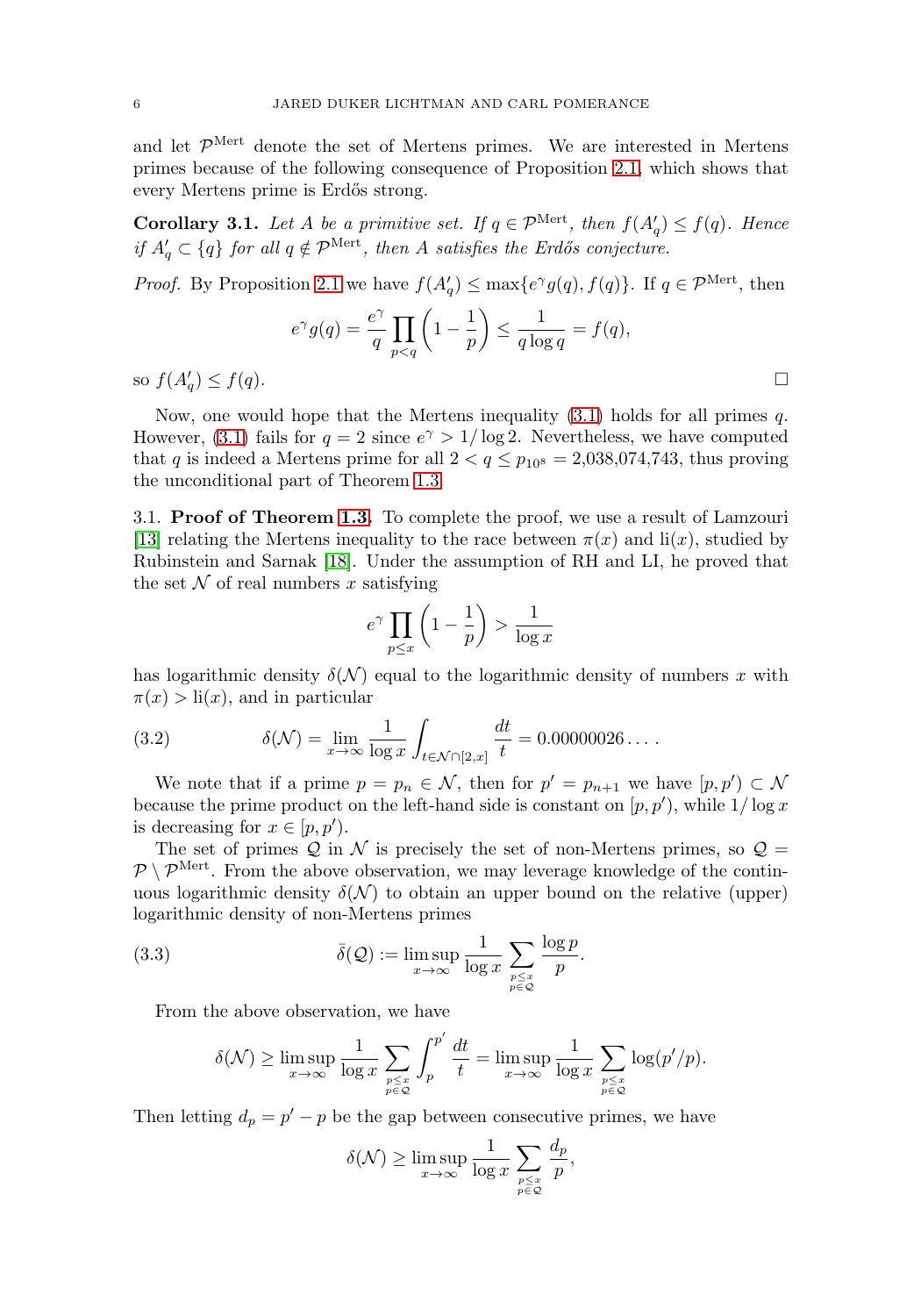since  $\sum \log(p'/p) = \sum d_p/p + O(1)$ . The average gap is roughly log p, so we may consider the primes for which  $d_p < \epsilon \log p$  for a small positive constant  $\epsilon$  to be determined.

We claim that

<span id="page-6-0"></span>(3.4) 
$$
\limsup_{x \to \infty} \frac{1}{\log x} \sum_{\substack{p \le x \\ d_p < \epsilon \log p}} \frac{\log p}{p} \le 16\epsilon,
$$

from which it follows that

$$
\overline{\delta}(\mathcal{Q}) = \limsup_{x \to \infty} \frac{1}{\log x} \sum_{\substack{p \le x \\ p \in \mathcal{Q}}} \frac{\log p}{p} \le \limsup_{x \to \infty} \frac{1}{\log x} \Big( \sum_{\substack{p \le x \\ p \in \mathcal{Q} \\ d_p \ge \epsilon \log p}} \frac{d_p/\epsilon}{p} + \sum_{\substack{p \le x \\ d_p < \epsilon \log p}} \frac{\log p}{p} \Big)
$$
\n
$$
\le \delta(\mathcal{N})/\epsilon + 16\epsilon.
$$

Hence to prove Theorem [1.3](#page-1-3) it suffices to prove [\(3.4\)](#page-6-0), since taking  $\epsilon = \sqrt{\delta(\mathcal{N})}/4$ gives

(3.5) 
$$
\overline{\delta}(\mathcal{Q}) < 8\sqrt{\delta(\mathcal{N})} < 4.2 \times 10^{-3}.
$$

By Riesel-Vaughan [\[16,](#page-13-8) Lemma 5], the number of primes p up to x with  $p + d$ also prime is at most

<span id="page-6-1"></span>(3.6) 
$$
\sum_{\substack{p \le x \\ p+d \text{ prime}}} 1 \le \frac{8c_2 x}{\log^2 x} \prod_{\substack{p \mid d \\ p>2}} \frac{p-1}{p-2},
$$

where  $c_2$  is for the twin-prime constant  $2 \prod_{p>2} p(p-2)/(p-1)^2 = 1.3203...$ Denote the prime product by  $F(d) = \prod_{p > 2} \frac{p-1}{p-2}$ , and consider the multiplicative function  $H(d) = \sum_{u|d} \mu(u) F(d/u)$ . We have  $H(2^k) = 0$  for all  $k \ge 1$ , and for  $p > 2$ we have  $H(p) = F(p) - 1$  and  $H(p^k) = 0$  if  $k \ge 2$ . Thus,

$$
\sum_{d \le y} F(d) = \sum_{d \le y} \sum_{u|d} H(u) = \sum_{u \le y} H(u) \sum_{d \le y/u} 1 \le y \sum_{u \le y} \frac{H(u)}{u} \le y \prod_{p>2} \left( 1 + \frac{H(p)}{p} \right)
$$
  
=  $y \prod_{p>2} \left( 1 + \frac{(p-1)/(p-2) - 1}{p} \right) = y \prod_{p>2} \left( 1 + \frac{1}{p(p-2)} \right) = \frac{2y}{c_2}.$ 

Using [\(3.6\)](#page-6-1), we have

$$
\sum_{\substack{p \le x \\ d_p < \epsilon \log p}} 1 \le \sum_{d \le \epsilon \log x} \sum_{\substack{p \le x \\ p+d \text{ prime}}} 1 \le \frac{8c_2 x}{\log^2 x} \sum_{d \le \epsilon \log x} F(d) \le \epsilon \frac{8c_2 c_2' x}{\log x} = \epsilon \frac{16x}{\log x}.
$$

Thus, [\(3.4\)](#page-6-0) now follows by partial summation, and the proof is complete.

Remark 3.2. The concept of relative upper logarithmic density of the set of non-Mertens primes in [\(3.3\)](#page-5-0) can be replaced in the theorem with

$$
\bar{\delta}_0(\mathcal{Q}) := \limsup_{x \to \infty} \frac{1}{\log \log x} \sum_{\substack{p \leq x \\ p \in \mathcal{Q}}} \frac{1}{p}.
$$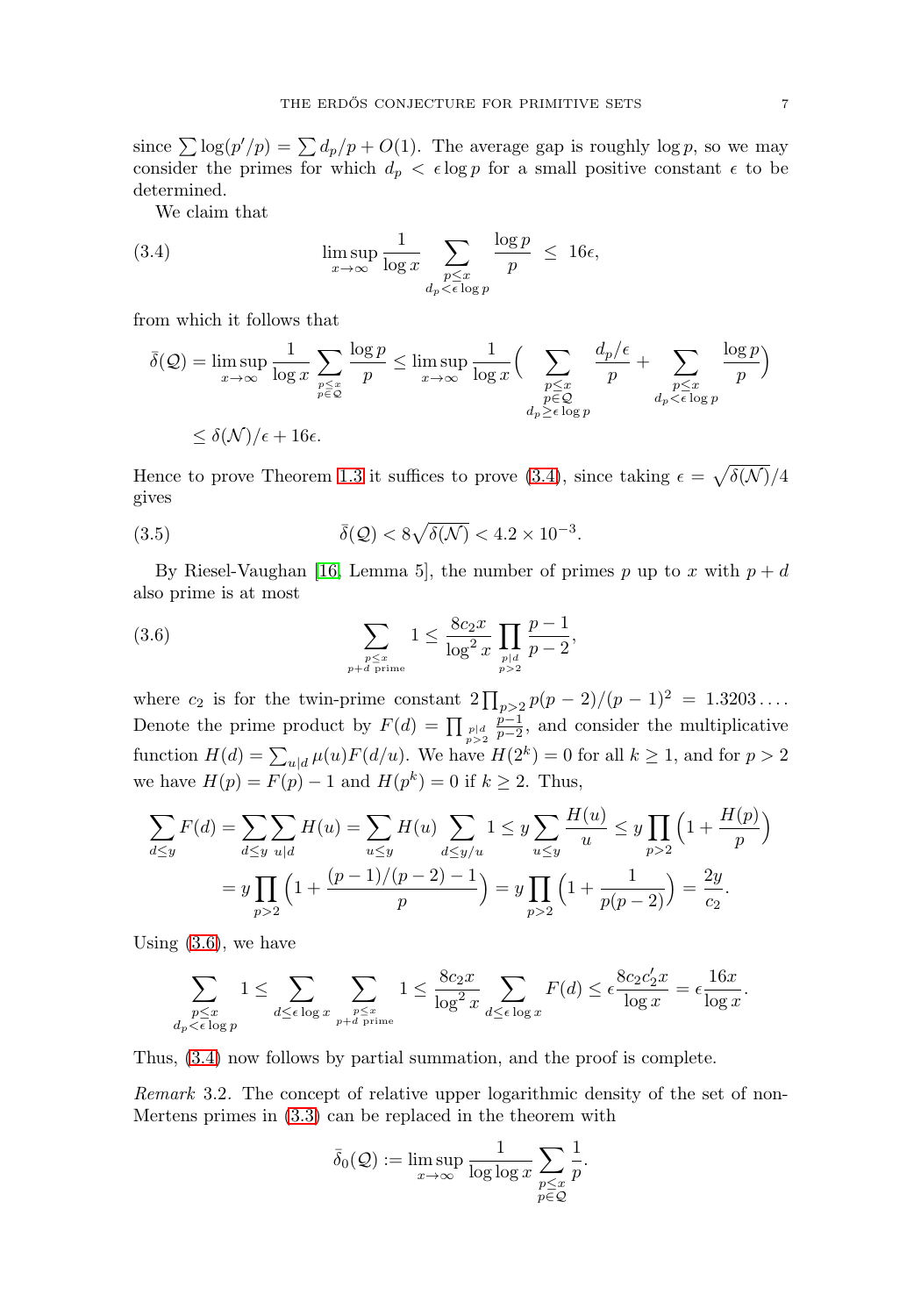Indeed,  $\bar{\delta}_0(\mathcal{Q}) \leq \bar{\delta}(\mathcal{Q})$  follows from the identity

$$
\sum_{\substack{p \leq x \\ p \in \mathcal{Q}}} \frac{1}{p} = \frac{1}{\log x} \sum_{\substack{p \leq x \\ p \in \mathcal{Q}}} \frac{\log p}{p} + \int_2^x \frac{1}{t (\log t)^2} \sum_{\substack{p \leq t \\ p \in \mathcal{Q}}} \frac{\log p}{p} dt.
$$

<span id="page-7-1"></span>Remark 3.3. Greg Martin has indicated to us that one may be able to prove (under RH and LI) that the relative logarithmic density of  $Q$  exists and is equal to the logarithmic density of  $N$ . This topic will be addressed in a future paper.

3.2. **Proof of Theorem [1.4.](#page-1-1)** We now use some numerical estimates of Dusart [\[8\]](#page-12-6) to prove Theorem [1.4.](#page-1-1)

We say a pair of primes  $p \leq q$  is a *Mertens pair* if

$$
\prod_{p \le r < q} \left( 1 - \frac{1}{r} \right) > \frac{\log p}{\log pq}.
$$

We claim that every pair of primes  $p, q$  with  $2 < p \le q < e^{10^6}$  is a Mertens pair. Assume this and let A be a primitive set supported on the odd primes up to  $e^{10^6}$ . By [\(2.1\)](#page-2-1), if  $p \notin A$ , we have

$$
\frac{1}{p} \ge \sum_{a \in A'_p} \frac{1}{a} \prod_{p \le r < P(a)} \left( 1 - \frac{1}{r} \right) > \sum_{a \in A'_p} \frac{\log p}{a \log(p \cdot P(a))}
$$
\n
$$
\ge \sum_{a \in A'_p} \frac{\log p}{a \log a} = f(A'_p) \log p.
$$

Dividing by  $\log p$  we obtain  $f(A'_p) \leq f(p)$ , which also holds if  $p \in A$ . Thus, the claim about Mertens pairs implies the theorem.

To prove the claim, first note that if  $p$  is a Mertens prime, then  $p, q$  is a Mertens pair for all primes  $q \geq p$ . Indeed, we have

$$
\prod_{p \leq r < q} \left( 1 - \frac{1}{r} \right) = \prod_{r < p} \left( 1 - \frac{1}{r} \right)^{-1} \prod_{r < q} \left( 1 - \frac{1}{r} \right) > e^{\gamma} \log p \prod_{r < q} \left( 1 - \frac{1}{r} \right).
$$

By [\(2.2\)](#page-2-2), this last product exceeds  $e^{-\gamma}/\log(2q) > e^{-\gamma}/\log(pq)$ , and using this in the above display shows that  $p, q$  is indeed a Mertens pair. Since all of the odd primes up to  $p_{108}$  are Mertens, to complete the proof of our assertion, it suffices to consider the case when  $p>p_{10}$ 8. Define  $E_p$  via the equation

$$
\prod_{r < p} \left( 1 - \frac{1}{r} \right) = \frac{1 + E_p}{e^\gamma \log p}.
$$

Using [\[8,](#page-12-6) Theorem 5.9], we have for  $p > 2,278,382$ ,

<span id="page-7-0"></span>(3.7) 
$$
|E_p| \leq .2/(\log p)^3.
$$

A routine calculation shows that if  $p \le q < e^{4.999(\log p)^4}$ , then

$$
\prod_{p \le r < q} \left( 1 - \frac{1}{r} \right) = \frac{\log p}{\log q} \cdot \frac{1 + E_q}{1 + E_p} > \frac{\log p}{\log pq}.
$$

It remains to note that  $4.999(\log p_{10^8})^4 > 1,055,356$ .

It seems interesting to record the principle that we used in the proof.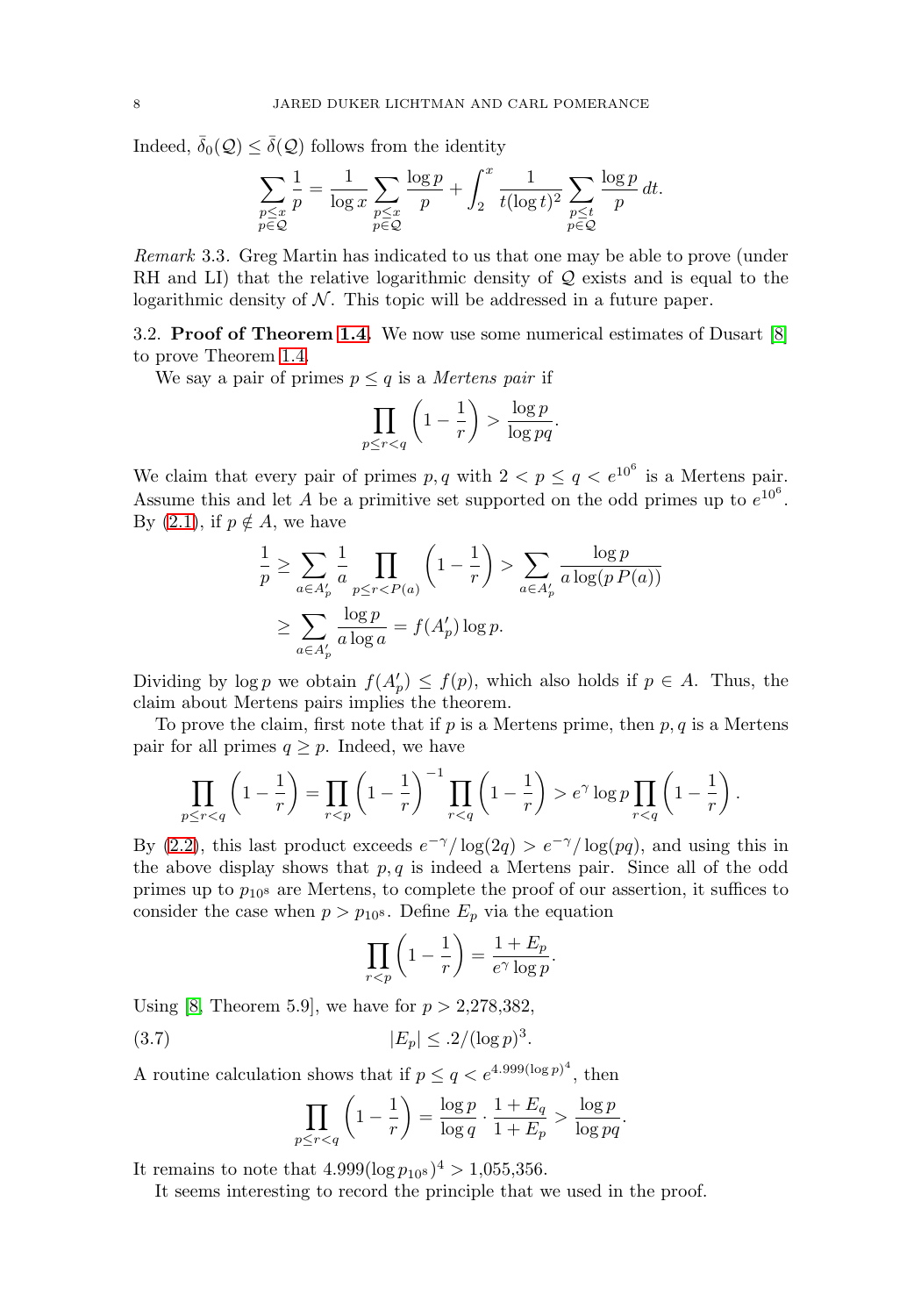**Corollary 3.4.** If A is a primitive set such that  $p(a)$ ,  $P(a)$  is a Mertens pair for each  $a \in A$ , then  $f(A) \leq f(\mathcal{P}(A))$ .

<span id="page-8-1"></span>Remark 3.5. Kevin Ford has noted to us the remarkable similarity between the concept of Mertens primes in this paper and the numbers

$$
\gamma_n = \left(\gamma + \sum_{k \le n} \frac{\log p_k}{p_k - 1} \right) \prod_{k \le n} \left(1 - \frac{1}{p_k}\right)
$$

discussed in Diamond–Ford [\[7\]](#page-12-7). In particular, while it may not be obvious from the definition, the analysis in [\[7\]](#page-12-7) on whether the sequence  $\gamma_1, \gamma_2, \ldots$  is monotone is quite similar to the analysis in [\[13\]](#page-13-2) on the Mertens inequality. Though the numerical evidence seems to indicate we always have  $\gamma_{n+1} < \gamma_n$ , this is disproved in [\[7\]](#page-12-7), and it is indicated there that the first time this fails may be near  $1.9 \cdot 10^{215}$ . This may also be near where the first odd non-Mertens prime exists. If this is the case and under assumption of RH, it may be that every pair of primes  $p \leq q$  is a Mertens pair when  $p > 2$  and  $q < \exp(3 \cdot 10^{11})$ .

#### 4. Odd primitive sets

We say a primitive set is odd if every member of the set is an odd number. In this section we prove Theorem [1.2](#page-1-0) and establish a curious result on parity for primitive sets.

Let

$$
\epsilon_0 = \sum_{\substack{p>2 \ p \notin \mathcal{P}^{\text{Mert}}}} \left( e^{\gamma} g(p) - f(p) \right).
$$

<span id="page-8-2"></span>**Lemma 4.1.** We have  $0 \le \epsilon_0 < 2.37 \times 10^{-7}$ .

*Proof.* By the definition of  $\mathcal{P}^{\text{Mert}}$ , the summands in the definition of  $\epsilon_0$  are nonnegative, so that  $\epsilon_0 \geq 0$ . If  $p > 2$  is not Mertens, then  $p > p_{10^8} > 2 \times 10^9$ , so that [\(3.7\)](#page-7-0) shows that

<span id="page-8-0"></span>(4.1) 
$$
e^{\gamma}g(p) - f(p) < \frac{1}{5p(\log p)^4}.
$$

By [\[8,](#page-12-6) Proposition 5.16], we have

$$
p_n > n(\log n + \log \log n - 1 + (\log \log n - 2.1) / \log n, \quad n \ge 2.
$$

Using this we find that

$$
\sum_{n>10^8} \frac{1}{5p_n(\log p_n)^4} < 2.37 \times 10^{-7},
$$

which with  $(4.1)$  completes the proof.

*Remark* 4.2. Clearly, a smaller bound for  $\epsilon_0$  would follow by raising the search limit for Mertens primes. Another small improvement could be made using the estimate in [\[1\]](#page-12-8) for  $p_n$ . It follows from the ideas in Remark [3.3](#page-7-1) that  $\epsilon_0 > 0$ . Further, it may be provable from the ideas in Remark [3.5](#page-8-1) that  $\epsilon_0 < 10^{-12}$  if the Riemann Hypothesis holds.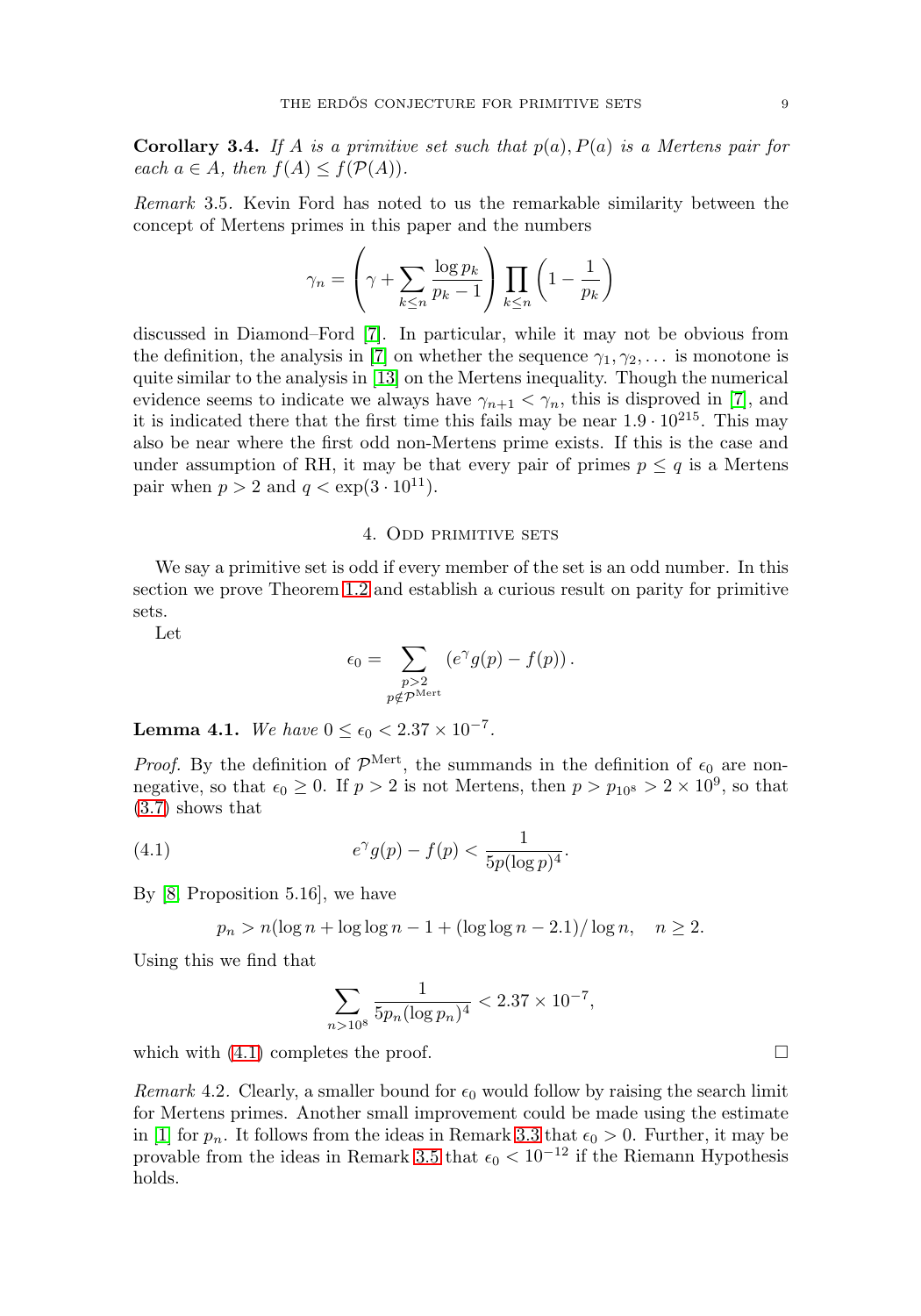We have the following result.

<span id="page-9-1"></span>**Theorem 4.3.** For any odd primitive set A, we have

<span id="page-9-0"></span>
$$
(4.2) \t\t f(A) \le f(\mathcal{P}(A)) + \epsilon_0.
$$

*Proof.* Assume that A is an odd primitive set. If  $p \in \mathcal{P}(A)$  is Mertens, Corollary [3.1](#page-5-1) implies that  $f(A_p') \leq f(p)$ , while if  $p \in \mathcal{P}(A)$  is not Mertens we have by Proposition [2.1](#page-2-0) that  $f(A_p') \leq \max\{f(p), e^{\gamma}g(p)\} = e^{\gamma}g(p)$ . Thus,

$$
f(A) = \sum_{p \in \mathcal{P}(A)} f(A'_p) \le \sum_{p \in \mathcal{P}(A) \cap \mathcal{P}^{\mathrm{Mert}}} f(p) + \sum_{p \in \mathcal{P}(A) \backslash \mathcal{P}^{\mathrm{Mert}}} e^{\gamma} g(p) \le \epsilon_0 + \sum_{p \in \mathcal{P}(A)} f(p)
$$

by the definition of  $\epsilon_0$ . This completes the proof.

This theorem yields the following corollary.

<span id="page-9-3"></span>**Corollary 4.4.** If A is a primitive set containing no multiple of 8, then [\(4.2\)](#page-9-0) holds.

*Proof.* We have seen the corollary in the case that  $A$  is odd. Next, suppose that A contains an even number but no multiple of 4. If  $2 \in A$ , the result follows by applying Theorem [4.3](#page-9-1) to  $A \setminus \{2\}$ , so assume  $2 \notin A$ . Then  $A_2''$  is an odd primitive set and  $f(A'_2) \le f(A''_2)/2$ . We have by the odd case that

<span id="page-9-2"></span>(4.3) 
$$
f(A) = f(A_3) + f(A'_2) < f(\mathcal{P}(A_3)) + \epsilon_0 + \frac{1}{2} \left( f(\mathcal{P}(A''_2)) + \epsilon_0 \right).
$$

Since

$$
\frac{1}{2}f(\mathcal{P}(A_2'')) \le \frac{1}{2}f(\mathcal{P} \setminus \{2\}) < 0.4577
$$

and  $f(2) = 0.7213...$ , [\(4.3\)](#page-9-2) and Lemma [4.1](#page-8-2) imply that  $f(A) < f(\mathcal{P}(A))$ , which is stronger than required. The case when A contains a multiple of 4 but no multiple of 8 follows in a similar fashion. -

Since a cube-free number cannot be divisible by 8, [\(4.2\)](#page-9-0) holds for all primitive sets A of cube-free numbers. Also, the proof of Corollary [4.4](#page-9-3) can be adapted to show that  $(4.2)$  holds for all primitive sets A containing no number that is 4 (mod 8).

We close out this section with a curious result about those primitive sets  $A$  where [\(4.2\)](#page-9-0) does not hold. Namely, the Erd˝os conjecture must then hold for the set of odd members of  $A$ . Put another way,  $(4.2)$  holds for any primitive set  $A$  for which the Erdős conjecture for the odd members of A fails.

**Theorem 4.5.** If A is a primitive set with  $f(A) > f(\mathcal{P}(A)) + \epsilon_0$ , then  $f(A_3) <$  $f(\mathcal{P}(A_3)).$ 

Sketch of proof. Without loss of generality, we may include in A all primes not in  $P(A)$  and so assume that  $P(A) = P$  and  $f(A) > C + \epsilon_0$ . By Theorem [4.3](#page-9-1) we may assume that A is not odd, and by Corollary [4.4](#page-9-3) we may assume that  $2 \notin A$ . By the proof of Theorem [1.1](#page-1-2) (see [\(2.5\)](#page-4-1) and [\(2.7\)](#page-4-4)), if  $3 \in A$ , we have

$$
f(A) < f(3) + \frac{2}{3}e^{\gamma} < C,
$$

a contradiction, so we may assume that  $3 \notin A$ . We now apply the method of proof of Theorem [1.1](#page-1-2) to  $A_3$ , where powers of 3 replace powers of 2. This leads to

$$
f(A_3) < \frac{1}{2}e^{\gamma} < C - f(2) = f(\mathcal{P}(A_3)).
$$

This completes the argument.  $\Box$ 

$$
f_{\rm{max}}
$$

 $\Box$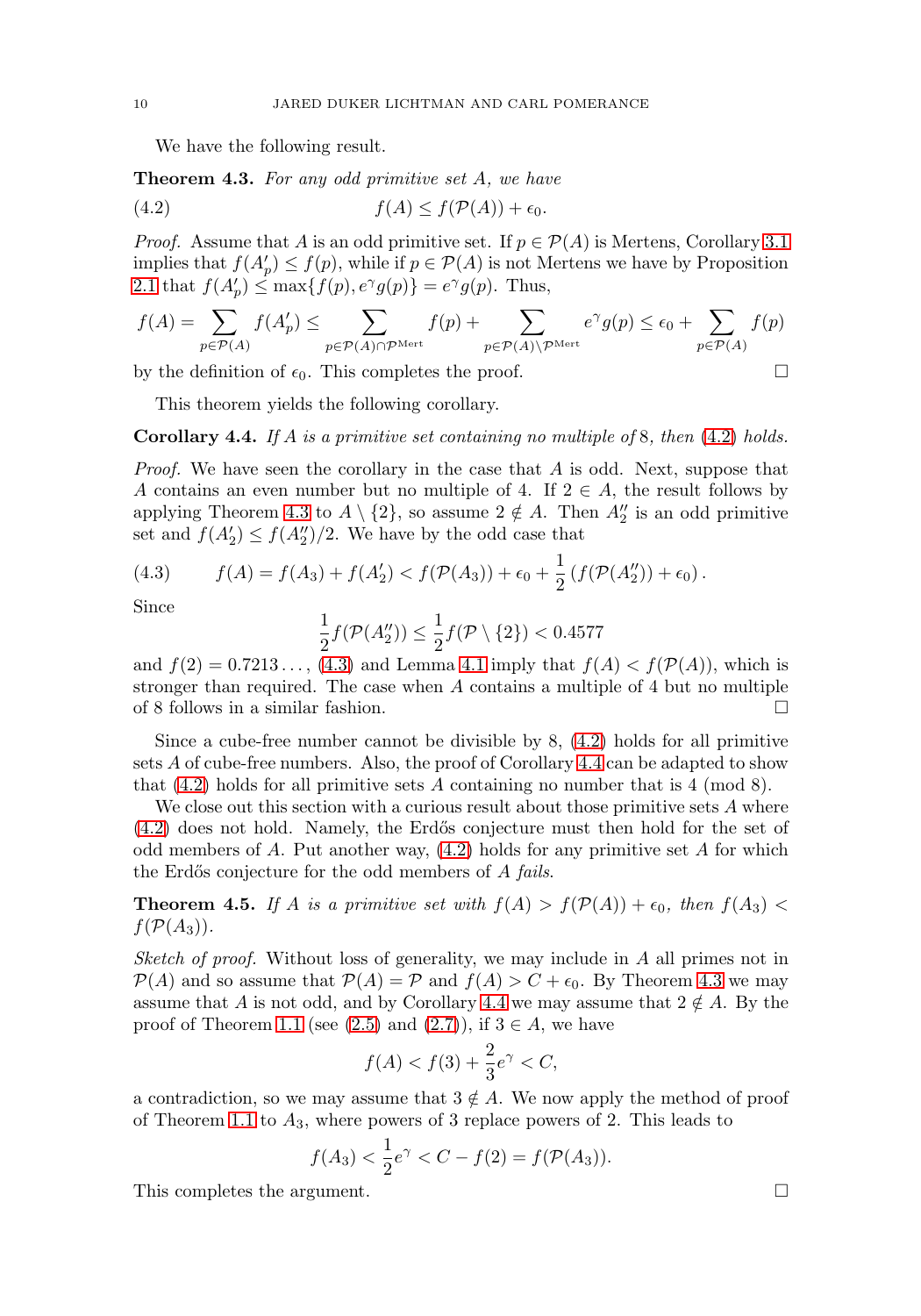#### 5. Zhang primes and the Banks–Martin conjecture

Note that

$$
\sum_{p\geq x} \frac{1}{p \log p} \sim \frac{1}{\log x}, \quad x \to \infty.
$$

In Erdős–Zhang [\[11\]](#page-13-1) and in Zhang [\[20\]](#page-13-3), numerical approximations to this asymptotic relation are exploited. Say a prime  $q$  is Zhang if

$$
\sum_{p\geq q} \frac{1}{p\log p} \leq \frac{1}{\log q}
$$

.

Let  $\mathcal{P}^{Zh}$  denote the set of Zhang primes. We are interested in Zhang primes because of the following result.

**Theorem 5.1.** If  $\mathcal{P}(A'_p) \subset \mathcal{P}^{Zh}$ , then  $f(A'_p) \leq f(p)$ . Hence the Erdős conjecture holds for all primitive sets A supported on  $\mathcal{P}^{Zh}$ .

*Proof.* As in [\[11\]](#page-13-1) it suffices to prove the theorem in the case that A is a finite set. By  $d^{\circ}(A)$  we mean the maximal value of  $\Omega(a)$  for  $a \in A$ . We proceed by induction on  $d^{\circ}(A'_{p})$ . If  $d^{\circ}(A'_{p}) \leq 1$ , then  $f(A'_{p}) \leq f(p)$ . If  $d^{\circ}(A'_{p}) > 1$ , then  $f(A'_{p}) \leq f(A''_{p})/p$ . The primitive set  $B := A_p''$  satisfies  $f(B) = f(B_p) = \sum_{q \geq p} f(B'_q)$ . Since  $d^{\circ}(B'_q) \leq$  $d^{\circ}(B) < d^{\circ}(A'_{p})$ , by induction we have  $f(B'_{q}) \leq f(q)$ . Thus, since p is Zhang,

$$
f(A_p'') = f(B) = \sum_{q \ge p} f(B_q') \le \sum_{q \ge p} \frac{1}{q \log q} \le \frac{1}{\log p},
$$

from which we obtain  $f(A_p') \leq f(A_p'')/p \leq 1/(p \log p)$ . This completes the proof.  $\Box$ 

From this one might hope that all primes are Zhang. However, the prime 2 is not Zhang since  $C > 1/\log 2$ , and the prime 3 is not Zhang since  $C - 1/(2 \log 2)$ 1/ log 3. Nevertheless, as with Mertens primes, it is true that the remaining primes up to  $p_{10}$ <sup>s</sup> are Zhang. Indeed, starting from  $(1.2)$ , we computed that

(5.1) 
$$
\sum_{p \ge q} \frac{1}{p \log p} = C - \sum_{p < q} \frac{1}{p \log p} \le \frac{1}{\log q} \quad \text{for all } 3 < q \le p_{10^8}.
$$

The computation stopped at  $10<sup>8</sup>$  for convenience, and one could likely extend this further with some patience. It seems likely that there is also a "race" between  $\sum_{p\geq q} 1/(p \log p)$  and  $1/\log q$ , as with Mertens primes, and that a large logarithmic density of primes  $q$  are Zhang, with a small logarithmic density of primes failing to be Zhang.

A related conjecture due to Banks and Martin [\[2\]](#page-12-4) is the chain of inequalities

$$
\sum_{p} \frac{1}{p \log p} > \sum_{p \leq q} \frac{1}{pq \log pq} > \sum_{p \leq q \leq r} \frac{1}{pqr \log pqr} > \cdots,
$$

succinctly written as  $f(\mathbb{N}_k) > f(\mathbb{N}_{k+1})$  for all  $k \geq 1$ , where  $\mathbb{N}_k = \{n : \Omega(n) =$ k}. As mentioned in the introduction, we know only that  $f(\mathbb{N}_1) > f(\mathbb{N}_k)$  for all  $k \geq 2$  and  $f(\mathbb{N}_2) > f(\mathbb{N}_3)$ . More generally, for a subset Q of primes, let  $\mathbb{N}_k(Q)$  denote the subset of  $\mathbb{N}_k$  supported on Q. A result of Zhang [\[20\]](#page-13-3) implies that  $f(\mathbb{N}_1(Q)) > f(\mathbb{N}_k(Q))$  for all  $k > 1$ , while Banks and Martin showed that  $f(\mathbb{N}_k(Q)) > f(\mathbb{N}_{k+1}(Q))$  if  $\sum_{p \in Q} 1/p$  is not too large. We prove a similar result in the case where Q is a subset of the Zhang primes and we replace  $f(\mathbb{N}_k(Q))$  with  $h(\mathbb{N}_k(Q))$ . Recall that  $h(A) = \sum_{a \in A} 1/(a \log P(a))$ .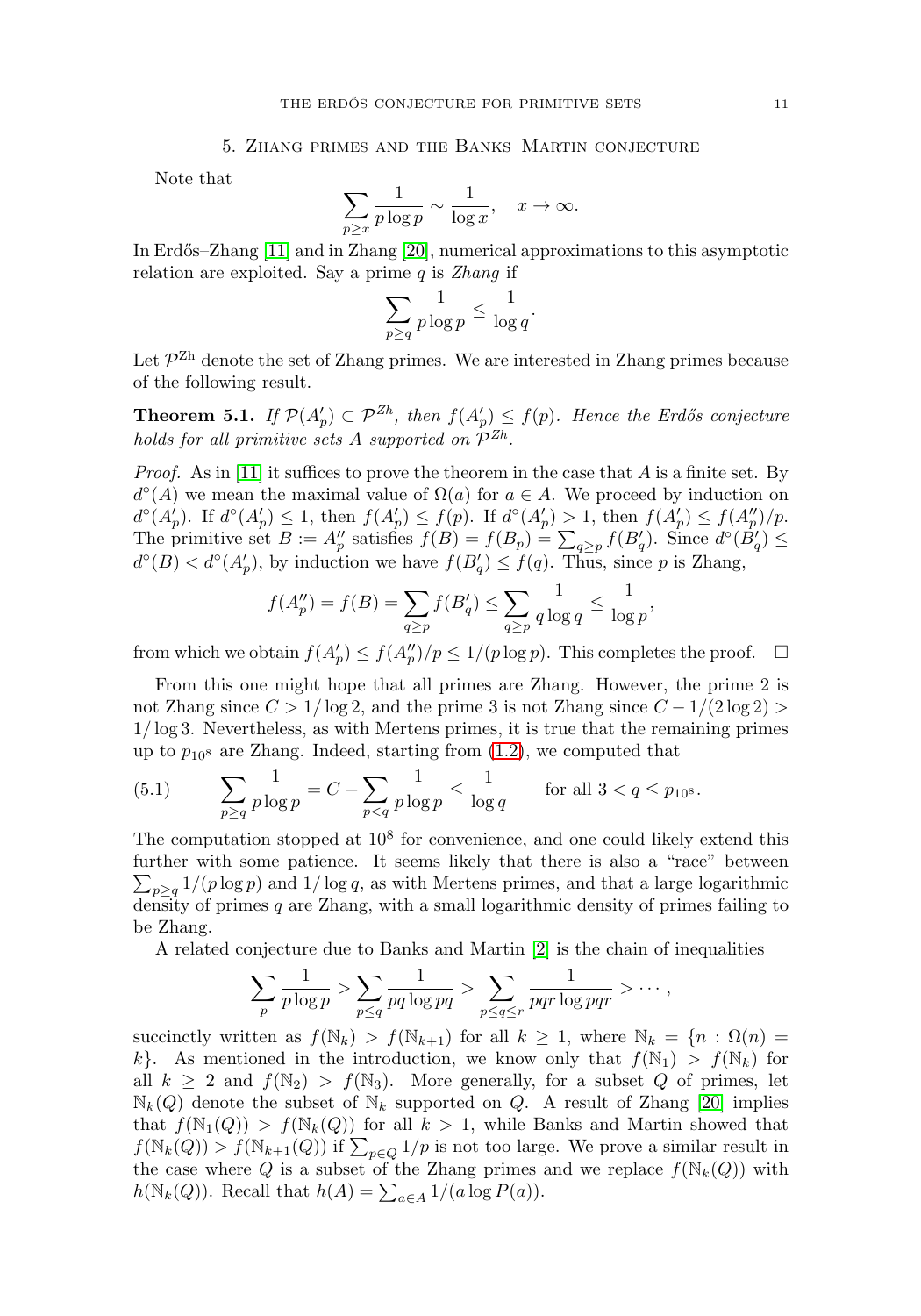**Proposition 5.2.** For all  $k \geq 1$  and  $Q \subset \mathcal{P}^{Zh}$ , we have  $h(\mathbb{N}_k(Q)) \geq h(\mathbb{N}_{k+1}(Q)).$ 

Proof. Since the primes in Q are Zhang primes, we have

$$
h(\mathbb{N}_{k+1}(Q)) = \sum_{\substack{q_1 \leq \dots \leq q_{k+1} \\ q_i \in Q}} \frac{1}{q_1 \cdots q_k q_{k+1} \log q_{k+1}}
$$
  
= 
$$
\sum_{\substack{q_1 \leq \dots \leq q_k \\ q_i \in \overline{Q}}} \frac{1}{q_1 \cdots q_k} \sum_{\substack{q_{k+1} \geq q_k \\ q_{k+1} \log q_{k+1}}} \frac{1}{q_{k+1} \log q_{k+1}}
$$
  

$$
\leq \sum_{\substack{q_1 \leq \dots \leq q_k \\ q_i \in \overline{Q}}} \frac{1}{q_1 \cdots q_k \log q_k} = h(\mathbb{N}_k(Q)).
$$

This completes the proof. -

It is interesting that if we do not in some way restrict the primes used, the analog of the Banks–Martin conjecture for the function  $h$  fails. In particular, we have

$$
h(\mathbb{N}_2) > \sum_{m \le 10^4} \frac{1}{p_m} \sum_{n \ge m} \frac{1}{p_n \log p_n} = \sum_{m \le 10^4} \frac{1}{p_m} \left( C - \sum_{k < m} \frac{1}{p_k \log p_k} \right) > 1.638,
$$

while  $h(\mathbb{N}_1) = C < 1.637$ .

It is also interesting that the analog of the Banks–Martin conjecture for the function  $q$  is false since

$$
1 = g(\mathbb{N}_1) = g(\mathbb{N}_2) = g(\mathbb{N}_3) = \cdots.
$$

We have already shown in [\(2.1\)](#page-2-1) that  $g(A'_{q}) \leq g(q)$  for any primitive set A and prime q, so the analog for q of the strong Erdős conjecture holds.

5.1. **Proof of Theorem [1.5.](#page-2-3)** We now return to the function f and prove Theorem [1.5.](#page-2-3)

We may assume that k is large. Let  $m = \lfloor$  $\sqrt{k}$  and let  $B(n) = e^{e^n}$ . We have

$$
f(\mathbb{N}_k) = \sum_{\Omega(a)=k} \frac{1}{a \log a} > \sum_{\substack{\Omega(a)=k \\ e^{e^k} < a \le e^{e^{k+m}}}} \frac{1}{a \log a} = \sum_{j \le m} \sum_{\substack{\Omega(a)=k \\ B(k+j-1) < a \le B(k+j)}} \frac{1}{a \log a} > \sum_{j \le m} \frac{1}{\log B(k+j)} \sum_{\substack{\Omega(a)=k \\ B(k+j-1) < a \le B(k+j)}} \frac{1}{a}.
$$

Thus it suffices to show that there is a positive constant c such that for  $j \leq m$  we have

<span id="page-11-0"></span>(5.2) 
$$
\sum_{\substack{\Omega(a)=k \ B(k+j-1)
$$

since the proposition will follow.

Let  $N_k(x)$  denote the number of members of  $\mathbb{N}_k$  in  $[1, x]$ . We use the Sathe– Selberg theorem (see [\[15,](#page-13-9) Theorem 7.19]), from which we have that uniformly for  $B(k) < x \leq B(k+m)$ , as  $k \to \infty$ ,

$$
N_k(x) \sim \frac{x}{k!} \frac{(\log \log x)^k}{\log x}.
$$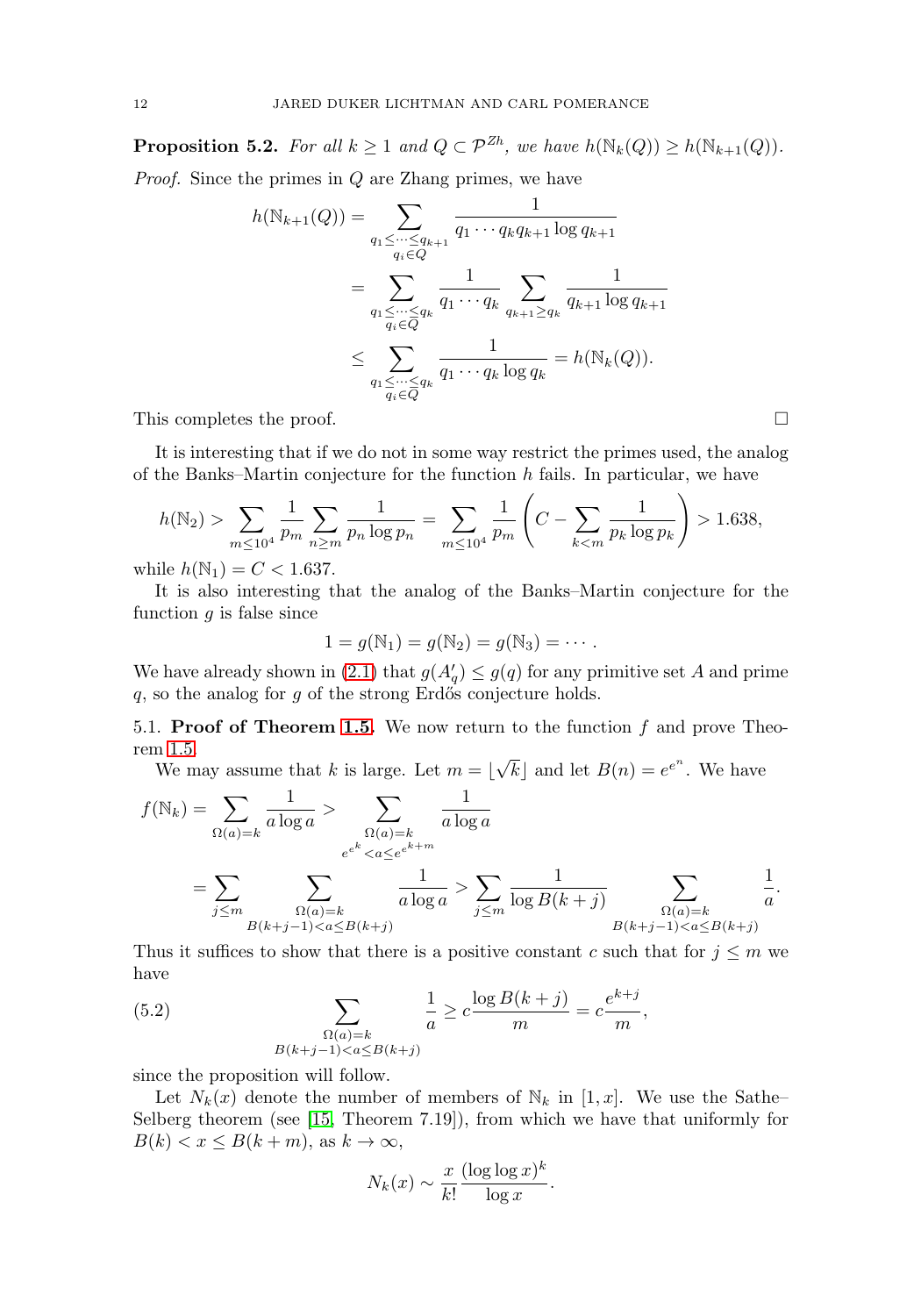This result also follows from Erdős [\[10\]](#page-12-9).

We have

$$
\sum_{\substack{\Omega(a)=k \ B(k+j-1) \int_{B(k+j-1)}^{B(k+j)} \frac{N_k(x)-N_k(B(k+j-1))}{x^2} dx
$$
\n
$$
\gg \int_{2B(k+j-1)}^{B(k+j)} \frac{N_k(x)}{x^2} dx.
$$

Thus,

$$
\sum_{\substack{\Omega(a)=k \ B(k+j-1)\n
$$
= \frac{(k+j-1)^k}{k!} (\log\log B(k+j) - \log\log(2B(k+j-1)))
$$
\n
$$
\gg \frac{(k+j-1)^k}{k!} \gg \frac{e^{k+j}}{\sqrt{k}},
$$
$$

the last estimate following from Stirling's formula. This proves [\(5.2\)](#page-11-0) and so the theorem.

The sets  $\mathbb{N}_k$  and Theorem [1.5](#page-2-3) give us the following result.

**Corollary 5.3.** We have that

$$
\limsup_{x \to \infty} \{ f(A) : A \subset [x, \infty), A \text{ primitive} \} > 0.
$$

### **ACKNOWLEDGMENTS**

We thank Greg Martin for his thoughts in connection with Remark [3.3](#page-7-1) and Kevin Ford for the content of Remark [3.5.](#page-8-1) We thank Paul Kinlaw, Zhenxiang Zhang, and the referee for some helpful comments.

#### **REFERENCES**

- <span id="page-12-8"></span>[1] C. Axler, New estimates for the n-th prime number, arXiv:1706.03651v1 [math.NT], 2017.
- <span id="page-12-4"></span>[2] William D. Banks and Greg Martin, Optimal primitive sets with restricted primes, Integers **13** (2013), Paper No. A69, 10. M[R3118387](https://www.ams.org/mathscinet-getitem?mr=3118387)
- <span id="page-12-5"></span>[3] J. Bayless, P. Kinlaw, and D. Klyve, Sums over primitive sets with a fixed number of prime factors, Math. Comp., electronically published on March 5, 2019, DOI:10.1090/mcom/3416 (to appear in print).
- <span id="page-12-0"></span>[4] A. S. Besicovitch, On the density of certain sequences of integers, Math. Ann. **110** (1935), no. 1, 336–341, DOI 10.1007/BF01448032. M[R1512943](https://www.ams.org/mathscinet-getitem?mr=1512943)
- <span id="page-12-3"></span>[5] David A. Clark, An upper bound of  $\sum 1/(a_i \log a_i)$  for primitive sequences, Proc. Amer. Math. Soc. **123** (1995), no. 2, 363–365, DOI 10.2307/2160889. M[R1243164](https://www.ams.org/mathscinet-getitem?mr=1243164)
- <span id="page-12-2"></span>[6] H. Cohen, High precision computation of Hardy-Littlewood constants, preprint, https://www.math.u-bordeaux.fr/∼hecohen/ .
- <span id="page-12-7"></span>[7] Harold G. Diamond and Kevin Ford, Generalized Euler constants, Math. Proc. Cambridge Philos. Soc. **145** (2008), no. 1, 27–41, DOI 10.1017/S0305004108001187. M[R2431637](https://www.ams.org/mathscinet-getitem?mr=2431637)
- <span id="page-12-6"></span>[8] Pierre Dusart, Explicit estimates of some functions over primes, Ramanujan J. **45** (2018), no. 1, 227–251, DOI 10.1007/s11139-016-9839-4. M[R3745073](https://www.ams.org/mathscinet-getitem?mr=3745073)
- <span id="page-12-1"></span>[9] Paul Erdös, Note on sequences of integers no one of which is divisible by any other, J. London Math. Soc. **10** (1935), no. 2, 126–128, DOI 10.1112/jlms/s1-10.1.126. M[R1574239](https://www.ams.org/mathscinet-getitem?mr=1574239)
- <span id="page-12-9"></span>[10] P. Erdös, On the integers having exactly K prime factors, Ann. of Math. (2) 49 (1948), 53–66, DOI 10.2307/1969113. M[R0023279](https://www.ams.org/mathscinet-getitem?mr=0023279)